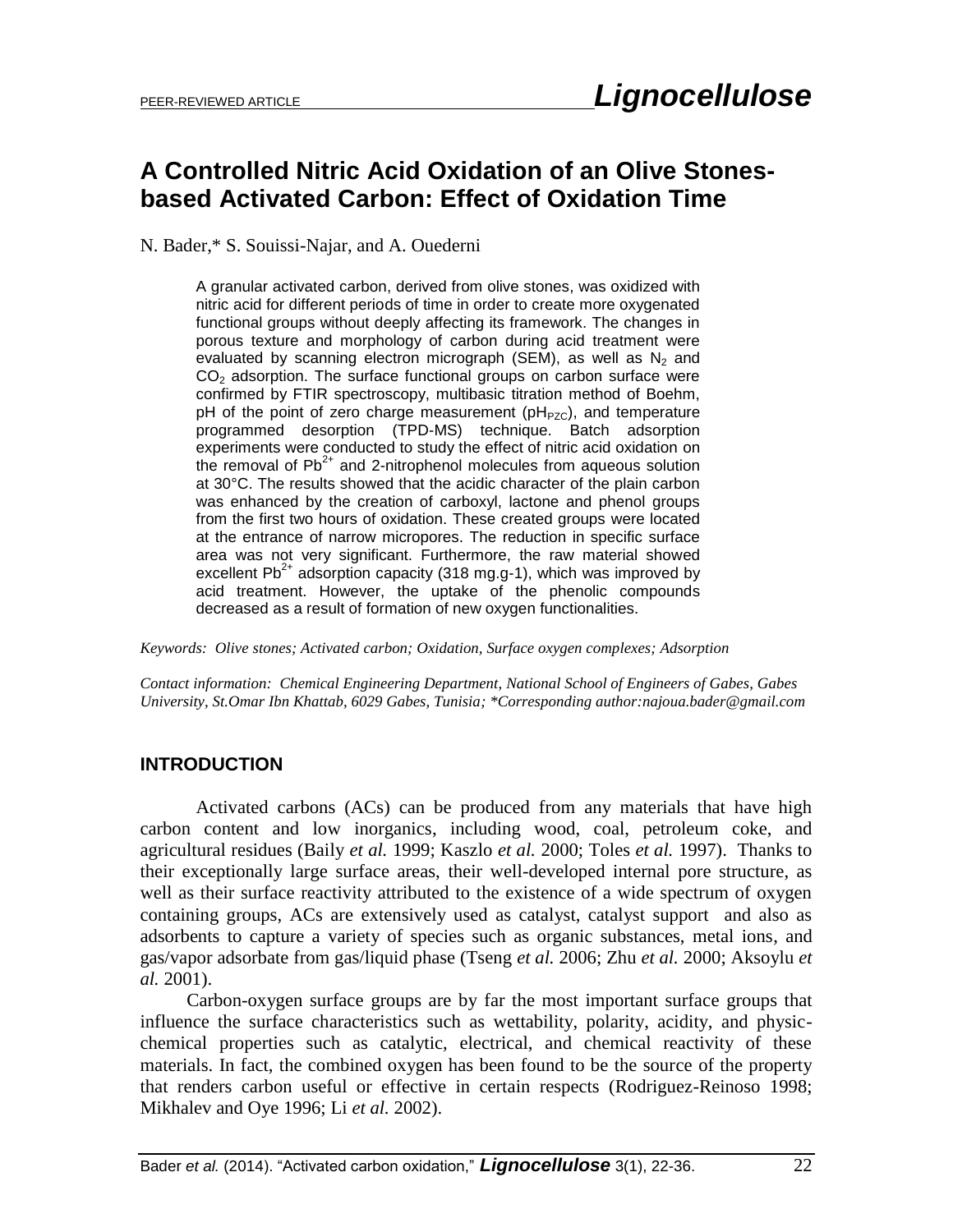To increase the concentration of surface oxygen groups, oxidation procedures on dry or wet phase have been successfully applied (Santiago *et al.* 2005; Canizares *et al.* 2006). Being a strong oxidant, nitric acid has been the most used (Moreno-Castilla *et al.* 1998; Haydar *et al.* 2003; Huang *et al.* 2009; El-Hendawy, 2003; Mourao *et al.* 2011), and the severity of nitric acid oxidation can be adjusted or controlled by a combination of oxidant concentration, oxidation time and oxidation temperature. Unfortunately, the creation of new oxygenated groups on the surface has often led to reduction of surface area as well as micropore volume. Therefore, an oxidation can be considered as suitable and efficient only when the treated carbon retains its porous texture.

 The present work represents a continuation of a previous work in our laboratory (Soudani *et al.* 2013), in which we studied the effect of nitric acid concentration on the different properties of a Lab-made activated carbon. The nitric acid oxidation of a  $H_3PO_4$ activated carbon, derived from olive stones, was controlled by changing the residence times (2-36 h) of the carbon on a 1 M nitric acid solution at boiling, in this work. The structural order and textural properties were followed by  $N_2$  sorption at -196°C, CO<sub>2</sub> sorption at 0°C, and scanning electron micrographs (SEM). However, the chemical characteristics were performed by different techniques such as: Fourier Transform Infra Red spectroscopy (FTIR), Boehm titration method, pH of the point of zero charge  $(pH<sub>PZC</sub>)$  measurements, and temperature-programmed desorption (TPD-MS) technique. Finally, the effect of this modification on the adsorption of a metallic molecule and an aromatic one were studied.

#### **EXPERIMENTAL**

#### **Active Carbon Preparation**

As a Mediterranean country, olive cultivation is particularly widespread throughout Tunisia. Therefore, olive stone is a very abundant agricultural by-product, and many results obtained made clear that this lingocellulosic precursor is a very adequate raw material to obtain active carbons (Lopez-Gonzales *et al.* 1980; Ubago-Pérez *et al.* 2006; Rios *et al.* 2006).

 Olive stones were freed from the bagasse obtained as by-product in the olive oil industry, by washing with hot distilled water, to obtain grains sized to about 1 to 3 mm. Some amount of olive stones were impregnated with an aqueous solution of orthophosphoric acid  $(50\%, w/w)$  at the weight ratio 1/3. The suspension of the olive stones in chemical impregnation solution was mixed at 110°C for 9 h. The impregnated material was dried and then carbonized in steam of nitrogen at 170°C for 30 min and finally at 410°C for 2 h 30 min. The resulting carbon, denoted as CAC, was then washed abundantly with distilled water until the elimination of all acid traces, and was dried overnight at 110°C. It was used in granular form, with a range size of 1 to 1.4 mm.

#### **Nitric Acid Oxidation**

 About 30 g of CAC was mixed with 250 mL of 1 M nitric acid aqueous solution. The mixture was maintained under a reflux at boiling for 2, 4, 8, 16, and 36 hours. Subsequently, the resulting materials were filtered and extensively washed with distilled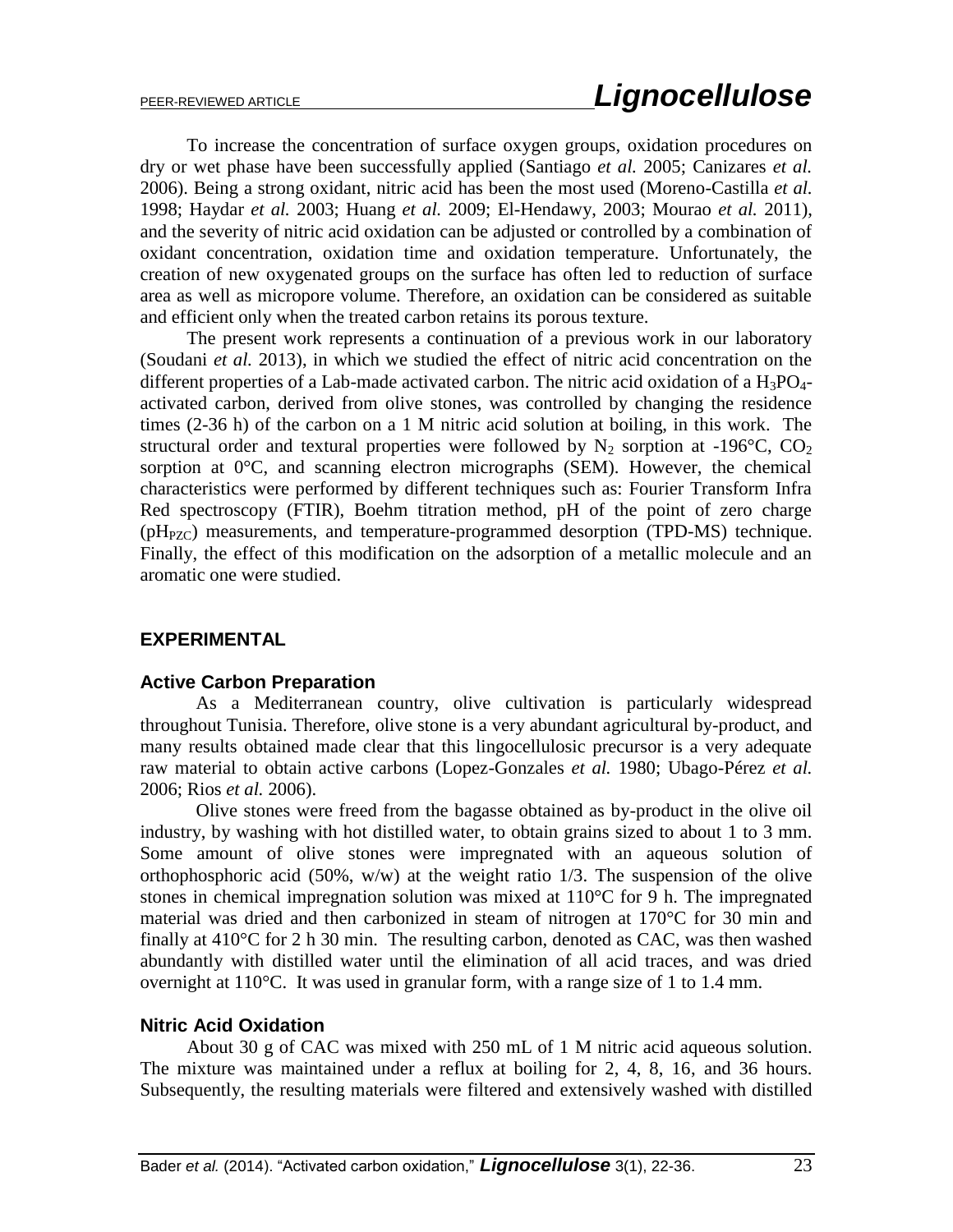water until the cleaning water pH was approximately 7. Finally, the samples were dried at 110°C. The samples so prepared were labeled CAC0, CAC2, CAC4, CAC8, CAC16, and CAC36 (zero refers to the virgin sample).

#### **Porous Texture Characterization**

 The porosity of the activated carbons was deduced from the adsorption isotherms of N<sub>2</sub> at -196°C and CO<sub>2</sub> at 0°C. High resolution N<sub>2</sub> isotherms were carried out using an automatic gas sorption analyzer (ASAP 2020, Micromeritics). For these measurements, about 100 mg of samples were previously degassed at 250 °C for 24 h. From  $N_2$ adsorption isotherms, the apparent BET surface areas,  $S_{BET}$ , were obtained by applying BET equation. Total pore volumes,  $V_T$ , were obtained at  $p/p^{\circ} = 0.95$  (Gurvitsch rule). The Dubinin-Radushkevich (DR) equation was applied to obtain the micropore volume, Vmic. Finally, the volumes of mesopore,  $V_{\text{meso}}$ , were deduced from the difference between  $V_T$  and  $V_{\text{mic}}$ . However, the application of DR equation to  $CO_2$  adsorption isotherms leads to determination of the volume of narrow micropores,  $V_{CQ2}$ , of size lower than 0.7 nm (Garido *et al.* 1987).

 The morphology of activated carbons was also analyzed employing a HITACHI S-3000N scanning electron microscope (SEM).

#### **Chemical Surface Group's Characterization**

 The Boehm method (Boehm 1994) can be described as follows: 1 g of samples was placed during 72 hours, in 50 mL of 0.1 N solutions of: hydrochloric acid, sodium hydroxide, sodium carbonate, and sodium hydrocarbonate. Then, each solution was titrated with HCl or NaOH. The amount of acidic groups was determined on the assumption that NaOH neutralizes carboxyls, phenols, and lactone groups;  $Na_2CO_3$ neutralizes carboxyls and lactone groups, and  $NaHCO<sub>3</sub>$  neutralizes only carboxyls. The basic groups content was obtained from the amount of HCl that reacted with the carbon.

The  $pH_{PZC}$  is the pH at the zero point of charge, which is the point at which the net charge of the adsorbent is zero. The pH<sub>PZC</sub> of carbons was measured by the so-called pH drift method: aliquots with 50 cm<sup>3</sup> of 0.01 M NaCl solutions were prepared in different flasks. Their pH values were adjusted to the value between 2 and 12 with the addition of 0.01 M solutions of HCl or NaOH. When, the pH value became constant, 0.15 g of activated carbon sample was added to each flask and it was shaken for 48 h. The final pH was measured after 48 h using pH meter Schott CG 825. The  $pH_{PZC}$  value is the point where the curve pH $_{final}$  versus pH $_{initial}$  crosses the line pH $_{initial}$ = pH $_{final}$ .

 FTIR spectra were recorded on a Perkin Elmer 1310 spectrophotometer using the KBr disc method: samples of activated carbon were mixed with finely divided spectroscopic grade KBr in the ratio 1:400. Samples were dried for 24 h at  $100^{\circ}$ C. Background spectra of KBr and water vapor were subtracted. Spectra were recorded at a resolution of  $\overline{4}$  cm<sup>-1</sup> using a minimum of 100 scans.

 TPD followed by a mass spectrometer were performed by heating the samples up to 1000°C in helium flow of 50 mL/min, at a heating rate of 10°C/min. An omnistar quadrupole mass spectrometer from Balzers was used for evolving the amount of CO and  $CO<sub>2</sub>$ .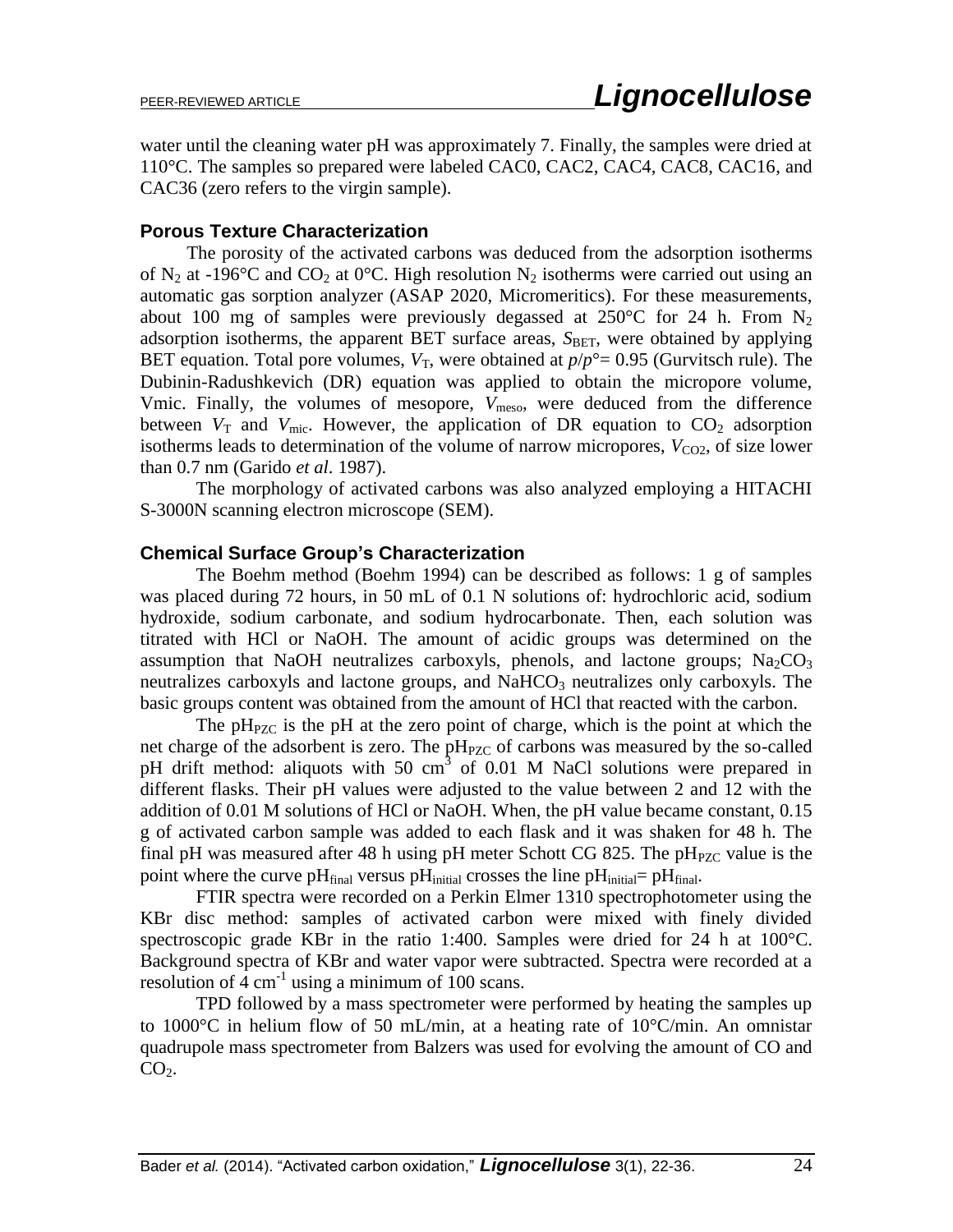#### **Batch Adsorption Experiment**

After studying the equilibrium time and the adequate pH, the adsorption of  $Pb^{2+}$ from the dilute aqueous solution was operated as follows: take a series of 100 mL glass flasks, containing 0.015 g of the powdered carbon and 50 mL solution of lead(II) nitrate  $(Pb(NO<sub>3</sub>)<sub>2</sub>)$  with an initial concentration of 0.1 g/L. The pH of the mixtures was maintained at 6, and shacked for 4 h at 30°C. The residual metal was estimated, in the filtered solution, using an atomic absorption spectrometer (GBC, Avanta Victoria Australia).

 Adsorption isotherms of 2-nitrophenol (2NP) were determined by mixing 0.2 g of the powdered carbon with 200 mL of 2NP solutions of varying concentration. The mixtures were then shaken for 4 hours considered adequate to reach equilibrium, and at a temperature of 30°C. The residual phenolic compound was estimated, in the filtered solution, using a double beam UV-vis spectrophotometer (UV-1601, Shimadzu) at an absorbance of 353 nm.

The equilibrium adsorption amounts,  $q_e$  (mg/g) of Pb<sup>2+</sup> and 2NP were calculated by,

$$
q_{\rm e} = ((c_0 - c_{\rm e})/m_{\rm AC}) \times V \tag{1}
$$

$$
(1)
$$

where  $c_0$  (mg/L) is the initial concentration of solute,  $V(L)$  is the volume of solution,  $c_{\rm e}$  (mg/L) is the equilibrium concentration, and  $m_{\rm AC}$  (g) is the weight of AC.

Analysis of the adsorption isotherms of 2NP was performed by applying the linear Langmuir model equation (1918),

$$
c_{\rm e}/q_{\rm e} = 1/(q_{\rm m}+K_{\rm L}) + c_{\rm e}/q_{\rm m} \tag{2}
$$

where *c*<sup>e</sup> and *q*<sup>e</sup> are the amounts of substrate in solution and on the solid (adsorbent), and  $K_{\text{L}}$  is the Langmuir equation constant. The monolayer capacity,  $q_{\text{m}}$ , was estimated for both solutes from the respective slopes of the Langmuir plots.

## **RESULTS AND DISCUSSION**

**Porous Structure**

The nitrogen adsorption isotherms of virgin and oxidized samples are shown in Fig.1, and the different porous parameters are summarized in Table 1.

**Table 1.** Textural Parameters Obtained from the Adsorption of  $N_2$  at -196°C and  $CO<sub>2</sub>$  at 0 $^{\circ}$ C

| Sample           | $S_{BET}(m^2 \, g^1)$ | $V_T$ (cm <sup>3</sup> .g <sup>-1</sup> ) | $V_{\text{mic}}$ (cm <sup>3</sup> .g <sup>-1</sup> ) | $V_{\text{meso}}$<br>(cm <sup>3</sup> .g <sup>-1</sup> ) | $V_{CO2}$<br>(cm <sup>3</sup> .g <sup>-1</sup> ) |
|------------------|-----------------------|-------------------------------------------|------------------------------------------------------|----------------------------------------------------------|--------------------------------------------------|
| CAC <sub>0</sub> | 1000                  | 0.459                                     | 0.446                                                | 0.013                                                    | 0.409                                            |
| CAC <sub>2</sub> | 894                   | 0.413                                     | 0.402                                                | 0.011                                                    | 0.376                                            |
| CAC4             | 925                   | 0.423                                     | 0.416                                                | 0.007                                                    | 0.379                                            |
| CAC <sub>8</sub> | 871                   | 0.403                                     | 0.390                                                | 0.013                                                    | 0.353                                            |
| CAC16            | 871                   | 0.405                                     | 0.392                                                | 0.013                                                    | 0.288                                            |
| CAC36            | 878                   | 0.403                                     | 0.395                                                | 0.008                                                    | 0.055                                            |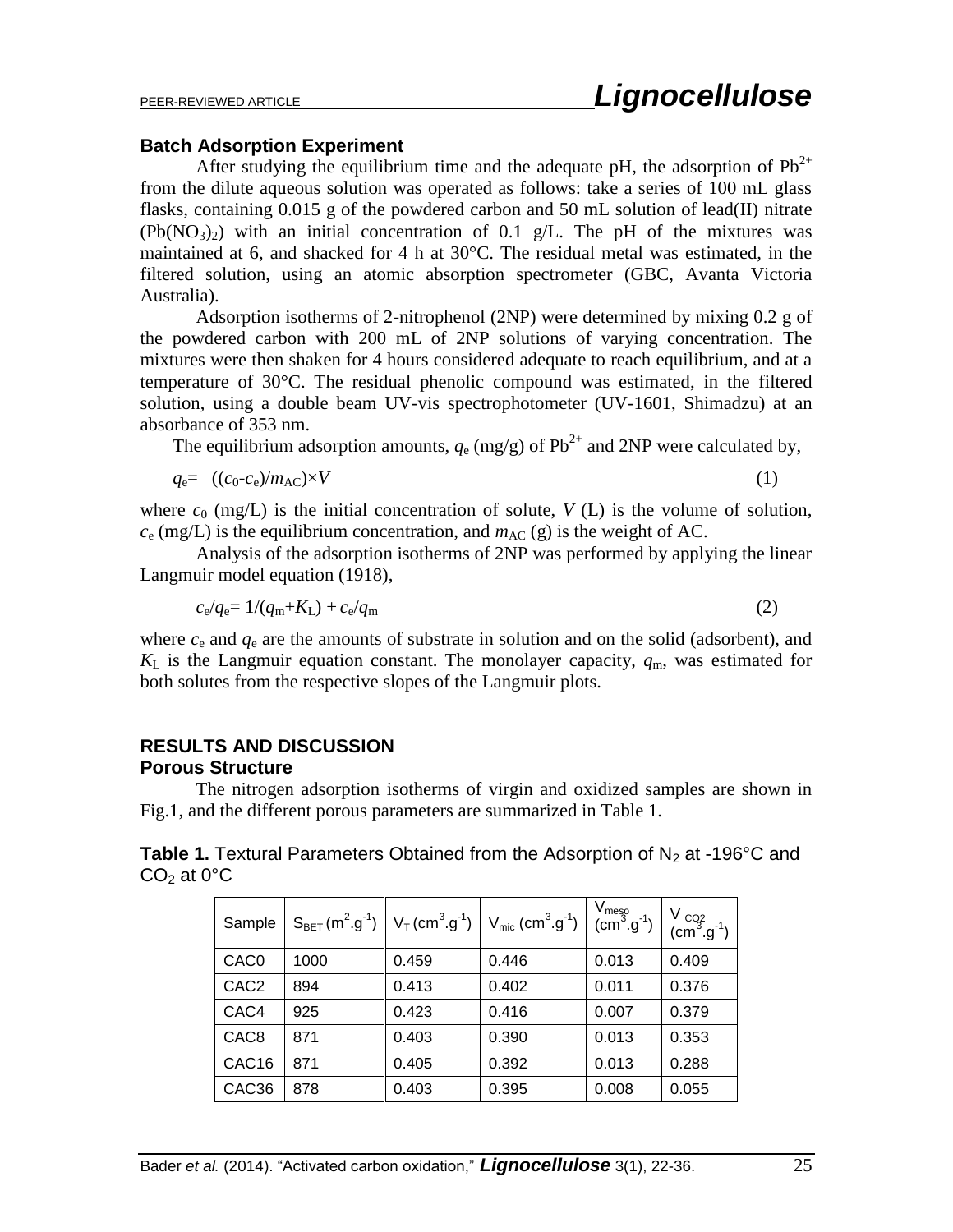

**Fig. 1.** N<sub>2</sub> adsorption isotherms at 77K for CAC and oxidized products

All the isotherms were of type I according to the Brunauer, Deming, Deming and Teller (BDDT) classification system (Brunauer 1943), which characterizes a microporous material. Furthermore, the high adsorption of  $N<sub>2</sub>$  at very low relative pressures values together with the little pronounced isotherm knee are indicative of the presence of narrow microporosity in the material (Gregg and Wsing 1982).

As expected, the treatment with nitric acid for different times decreases the nitrogen adsorption capacity of the samples, indicating thus minor modification in the pore volume and pore size. The textural data shown in Table 1 also imply that oxidation reduced the different porous parameters, except the volume of mesopore, which was almost constant within the experimental error. That means there was no destruction of micropore walls even after extended oxidation, and this reduction is related to the creation of new functional groups at the entrance of micropores. This fact can be deduced also from the observation of SEM images, shown in Fig. 2.

 It can be clearly observed that the prepared carbon retained its porous structure and there was no widening of its porosity, even by extending the treatment (Fig.2  $(c)$ ). In contrast, controlling the oxidation by increasing acid concentration has often led to the destruction of carbon framework (Soudani *et al.* 2013; Khalifi *et al.* 2010; Ania *et al.* 2007).

On the other hand, the reduction had a more significant effect on the narrow microporosity determined from adsorption isotherms of  $CO<sub>2</sub>$  (V  $_{CO<sub>2</sub>}$ ). It seems that the access to this range of micropore was destroyed or hindered by the created new functional groups. Moreover, the evolution of  $V_{CO2}$  against the oxidation time, plotted in Fig. 3, has shown a good linearity. This observation indicates that the basal plane was highly stable. Therefore, oxygen surface groups are located at the edges of the basal plane which are respectively weak sites of carbon structure and oxidation progresses slowly into the basal planes (Donnet and Bansal 1990). In addition, this linearity has potential to be very useful, especially if the modified carbons are to be used for the adsorption of some molecules, where the microporosity is also a key factor.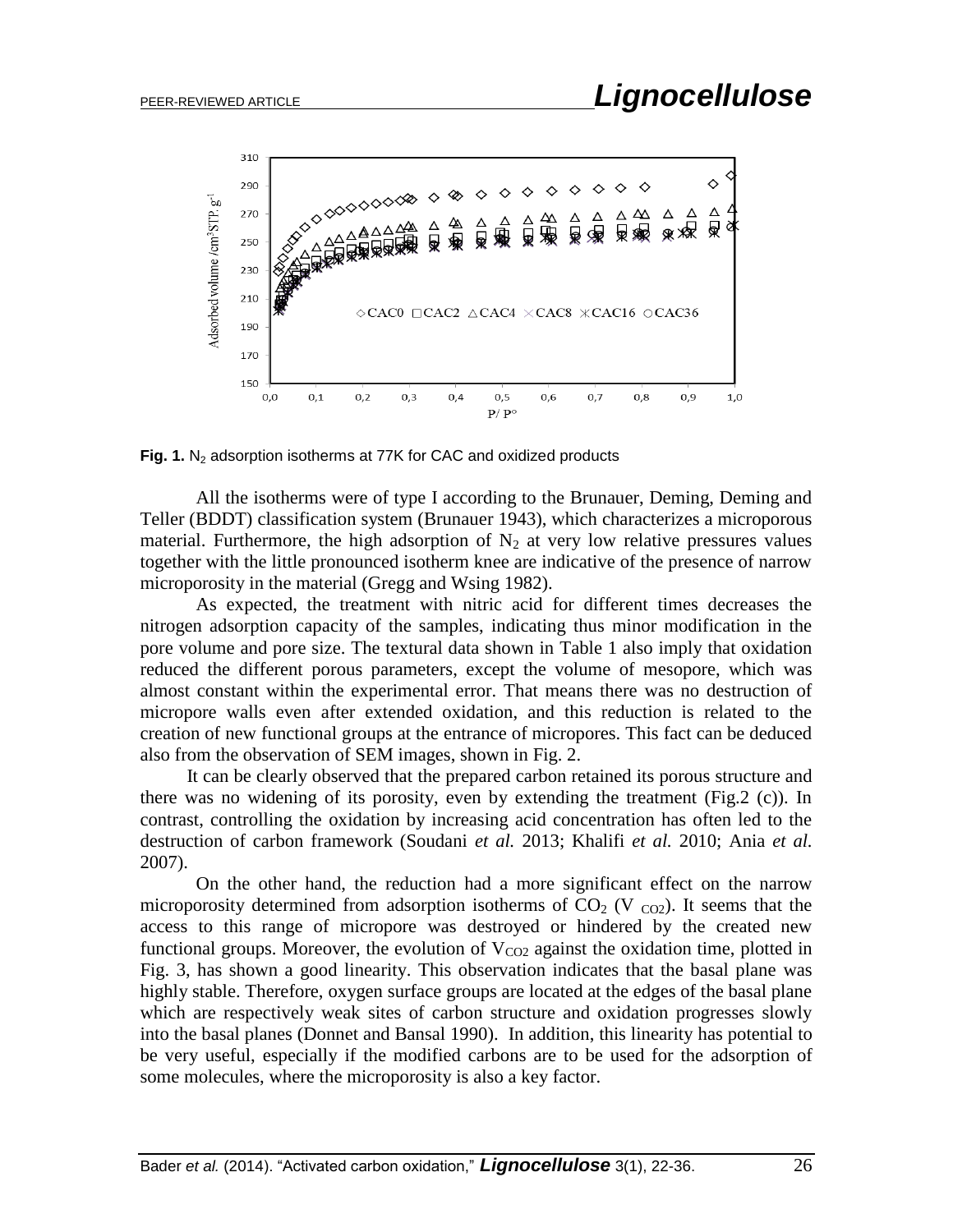# PEER-REVIEWED ARTICLE **Lignocellulose**



 **(b) (c) Fig. 2.** Scanning electron micrograph of (a) CAC0, (b) CAC8 and (c) CAC36.



**Fig. 3.** Variation of V  $_{CO2}$  against the oxidation time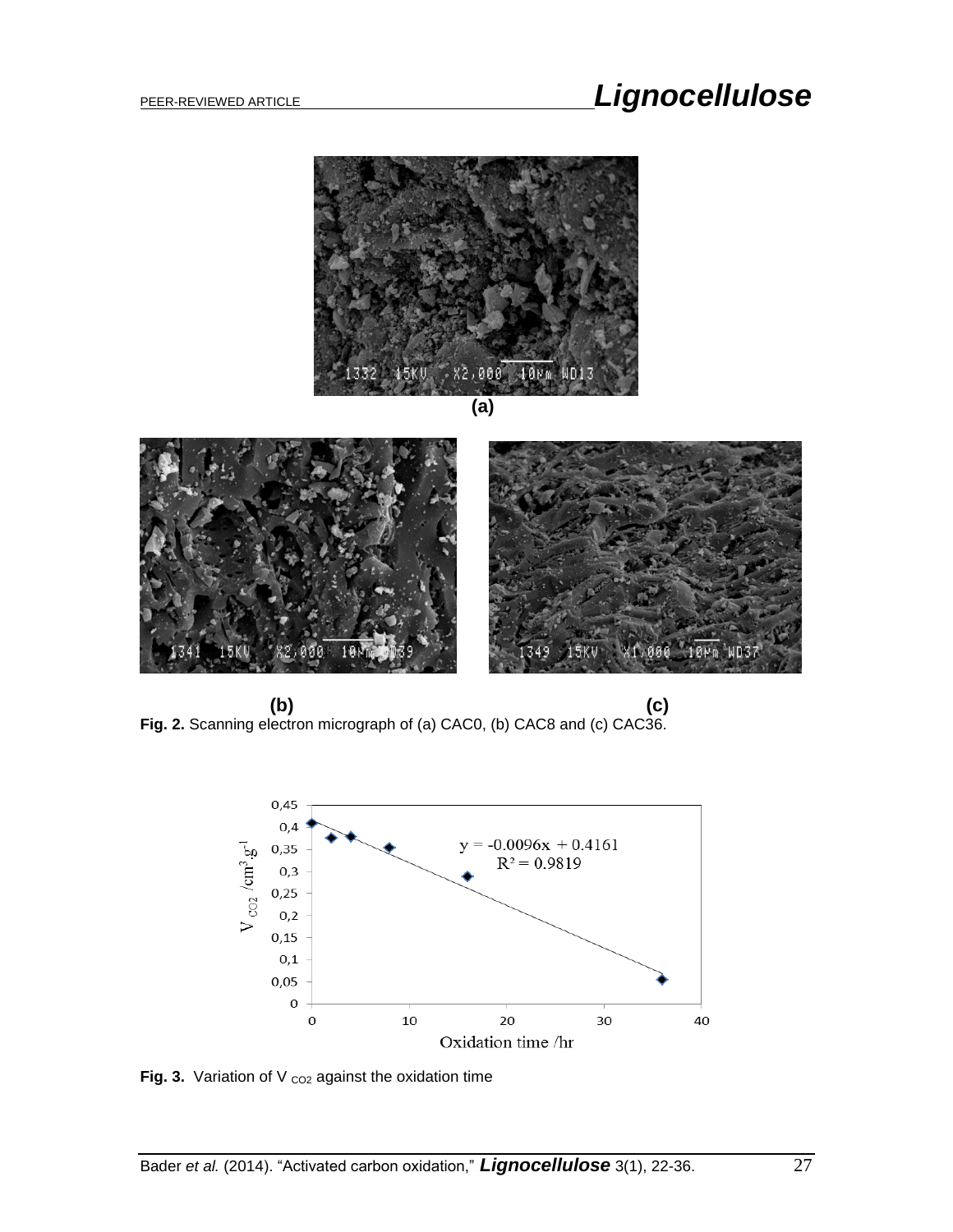#### **Surface Chemistry**

#### *Infrared spectroscopy*

FTIR spectra of sample CAC0 and its two oxidized derivatives CAC2 and CAC8 are depicted in Fig. 4. The broad and intense shoulders at  $3500 \text{ cm}^{-1}$ , seen in the three spectra, are associated with the stretching vibrations of hydroxyl groups involved in hydrogen bonding, probably with the participation of water adsorbed on the carbon (El-Hendawy 2003; ShamsiJazeyi and Kaghazchi 2010). The bands within the range from 1700 to  $1200 \text{ cm}^{-1}$  were more intense after oxidation. The band at 1700 to 1710 cm<sup>-1</sup> is generally ascribed to the stretching vibrations of C=O bond in carboxylic acid and lactone groups (Boehm 2002). However, the peak at  $1600 \text{ cm}^{-1}$  is attributed to a quinone structure. Finally, the band at  $1250 \text{ cm}^{-1}$  has been assigned to C-O stretching and O-H bending modes of alcoholic, phenolic and carboxylic groups (Shen *et al.* 2008).



**Fig. 4.** FTIR spectra for virgin and some oxidized samples

#### *Boehm method and pH<sub>PZC</sub>*

 The results of the Boehm titration method and pH of zero charge are reported in Table 2. The values indicate that the sample CAC0 has only an acidic character. This is probably due to the use of phosphoric acid as an activating agent. Moreover, CAC0 is characterized by possessing low content of lactones, and a much greater amount of phenol and carboxylic groups.

 The treatment with nitric acid during different reflux times enhanced considerably the number of oxygenated acidic surface groups such as carboxyls, lactones, and phenol. This was expected, as  $HNO<sub>3</sub>$  in aqueous solution is a strong mineral acid that may then oxidize carbon atoms and cause the carbon surfaces to lose its electrons and acquire positive charges. Simultaneously, oxygen anions existing in the solution would be adsorbed to form surface oxides. This phenomenon has been observed before and is considered by different authors (Wibowo *et al.* 2007; Pereira *et al.* 2010). However, these created groups don't increase by the same factor. After 16 hours of oxidation, lactone groups increase 11 times compared to the untreated carbon, while phenol and carboxyl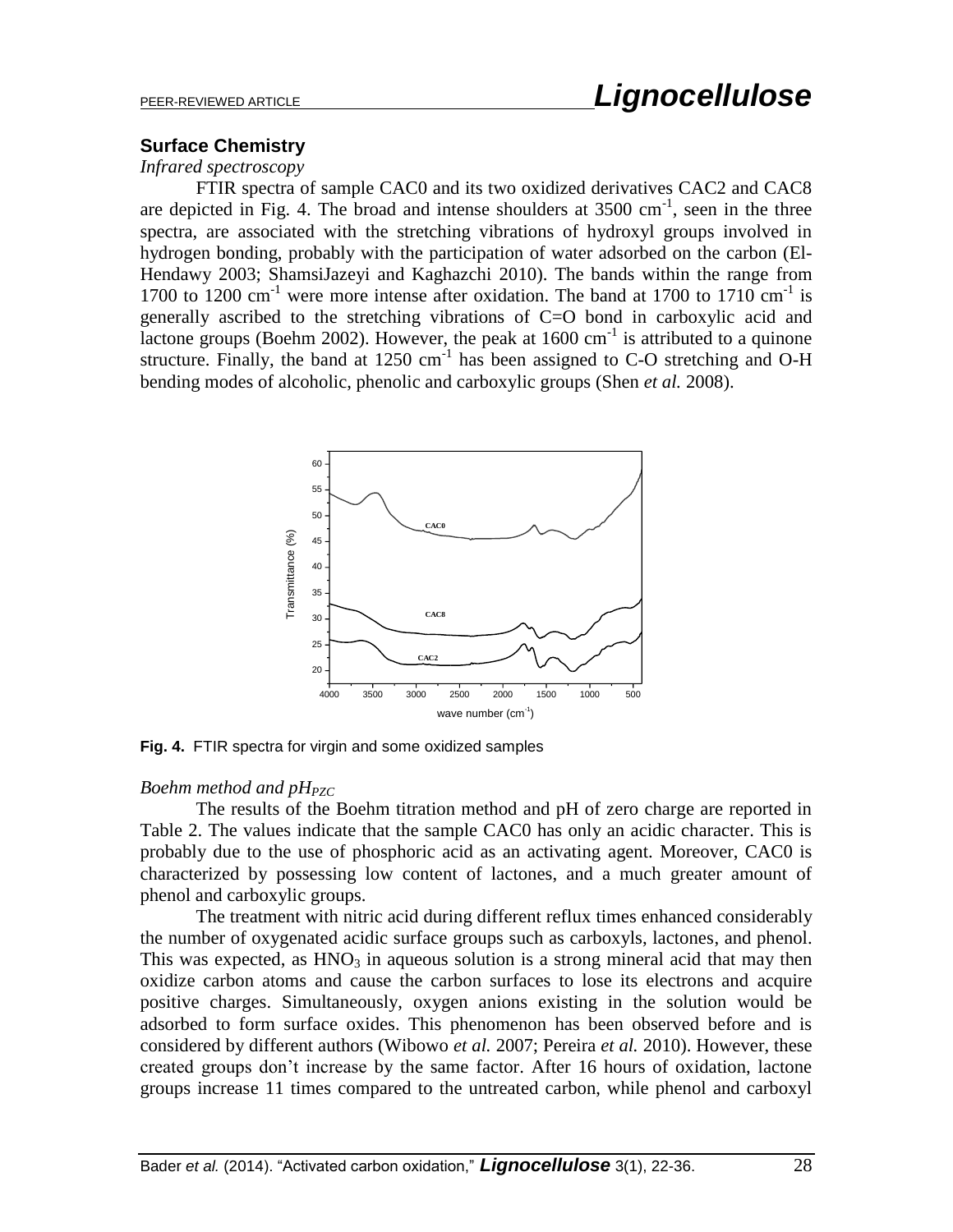groups increase after 36 hours of oxidation, respectively 1.5 and 2.7 times. This can be related to the high density of carboxyls and phenols on the surface of the untreated sample. On the other hand, Boehm (1994) has reported the conversion of hydroxyl groups to lactones, when they are in close neighborhood. Latter, Domingo-Garcia *et al.* (2002) have explained that a partial condensation of carboxyls and phenols can produce lactonic groups, as the severity of oxidation increased.

| Sample           | Carboxyl | Lactones | Phenols | Total acid | <b>Basic</b> | <b>Total sites</b> | $pH_{PZC}$ |
|------------------|----------|----------|---------|------------|--------------|--------------------|------------|
| CAC <sub>0</sub> | 1.45     | 0.05     | 0.70    | 2.20       | 0.00         | 2.20               | 4.00       |
| CAC <sub>2</sub> | 2.10     | 0.20     | 1.05    | 3.35       | 0.00         | 3.35               | 3.82       |
| CAC4             | 1.90     | 0.35     | 1.30    | 3.55       | 0.00         | 3.55               | 2.91       |
| CAC <sub>8</sub> | 2.00     | 0.50     | 1.10    | 3.60       | 0.15         | 3.75               | 2.50       |
| CAC16            | 2.10     | 0.55     | 1.10    | 3.75       | 0.20         | 3.95               | 2.00       |
| CAC36            | 2.25     | 0.45     | 1.90    | 4.60       | 0.55         | 5.15               | 1.84       |

**Table 2.** Chemical Surface Groups (meq.g-1)

 Unusually, new basic sites were detected after 8 hours of oxidation, and their amounts were still increasing as the acid treatment was extended. This observation is rarely seen after nitric acid treatment, but no clear explanation has been given yet. In our study, this result can be due to the partial titration of the chemical groups, because of high narrow microporosity of our lab-made carbon. The destruction of the narrow microporosity, as a result of oxidation, facilitates the access of the titration probe. In addition, as a result of the increase in surface acidity of activated carbons with oxidation time there was a marked decrease of their  $pH_{PZC}$ .



**Fig. 5.** Evolution of total reactive sites against oxidation times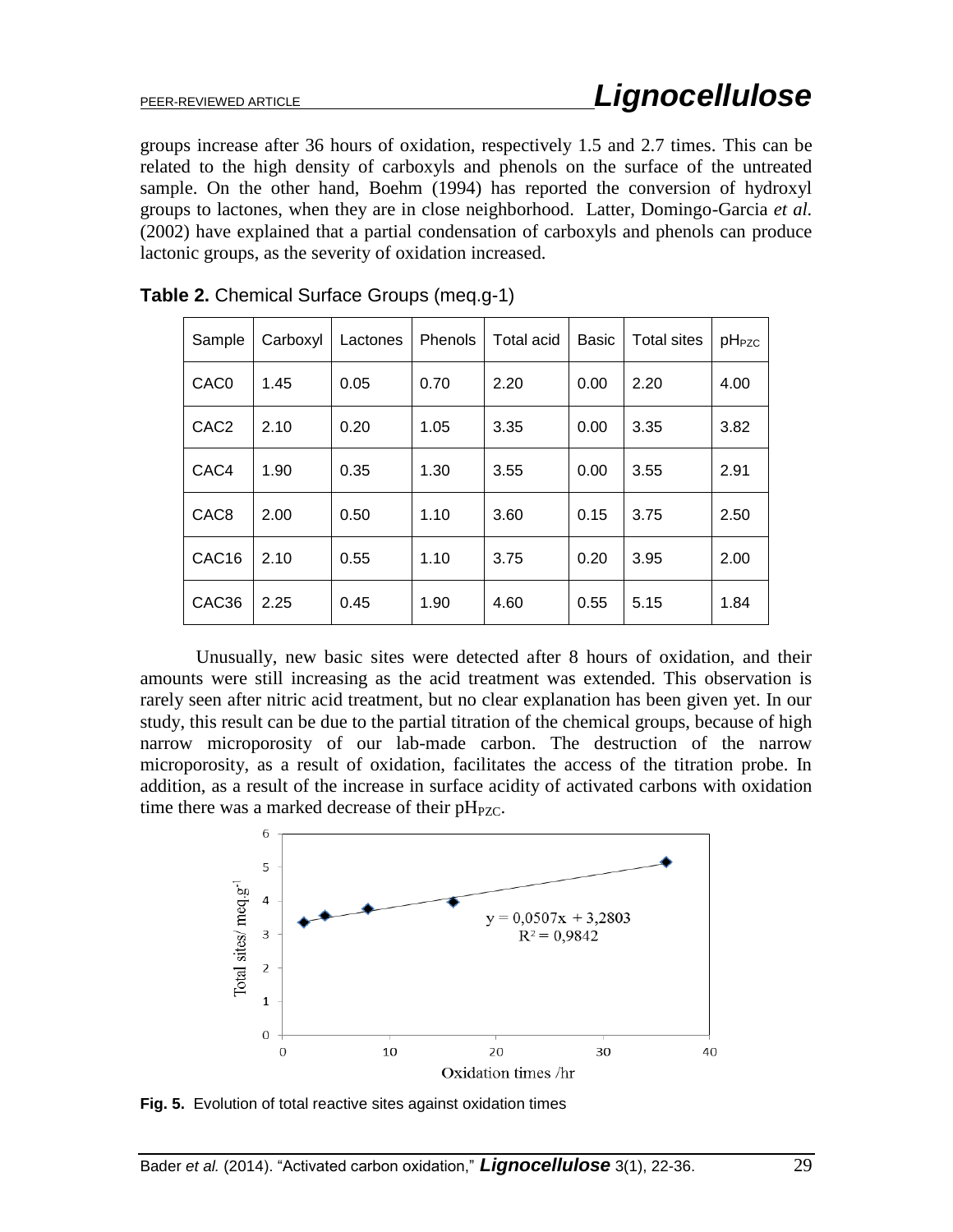Interestingly, as displayed in Fig. 5, the total number of functional groups introduced by acid treatment was proportional to the oxidation time. This is a useful tool to determine the theoretical content of surface functional groups, for any oxidation time between 2 and 36 h.

#### *TPD decomposition*

The TPD results include the quantification of the CO and  $CO<sub>2</sub>$  evolved as temperature increases in a helium atmosphere. This supplies information on the chemistry of the carbon material. The  $CO<sub>2</sub>$  evolves at low temperatures (200 to 500 $^{\circ}$ C) as a result of the decomposition of surface groups of an acid nature, whereas the CO comes from weakly acidic, neutral and basic groups, which are more thermally stable and therefore evolve at higher temperatures (400 to 800°C) (Haydar *et al.* 2000). The CO profiles of CAC0, CAC2, CAC8, and CAC36 are depicted in Fig.4. The figure shows that oxidation of carbons by  $HNO<sub>3</sub>$  slightly increased the amount of CO-evolving oxygen groups. The majority of the peaks were located at 700°C and 800°C, some researchers attribute them to phenol and quinone groups (Papier *et al.* 1987) and others to ether. Meanwhile, Fig. 5 shows the TPD profiles of  $CO<sub>2</sub>$  of the samples cited above. As expected, oxidation of carbons by  $HNO<sub>3</sub>$  dramatically increased the amount of  $CO<sub>2</sub>$ -evolving oxygen groups. After 2 hours of oxidation, there was appearance of many peaks; at 300, 370, 475, and at 632°C. Many authors have reported that such peaks are mostly attributed to carboxylic groups (Boehm, 1994; Tamon and Okazaki, 1996) and to lactones. Table 3 provides quantitative results obtained by integration of the TPD profiles shown in Figs. 4 and 5. The samples desorb more CO than  $CO<sub>2</sub>$  which seems to be contradictory with Boehm titration results. This can be related to many reasons according to Boehm (2002); some oxygenated groups such as two adjacent carboxyl groups, lactols, and cyclic lactone can decompose to CO plus  $CO<sub>2</sub>$ . Furthermore, on microporous carbon,  $CO<sub>2</sub>$  can hit the pore walls and form two CO molecules.



**Fig. 6.** CO desorption profiles of virgin and some oxidized samples

The amount of desorbed  $CO$  and  $CO<sub>2</sub>$  increased as the treatment time increased to 8 h. Thus, the amount of atomic oxygen increased. This means that after 8 h the surface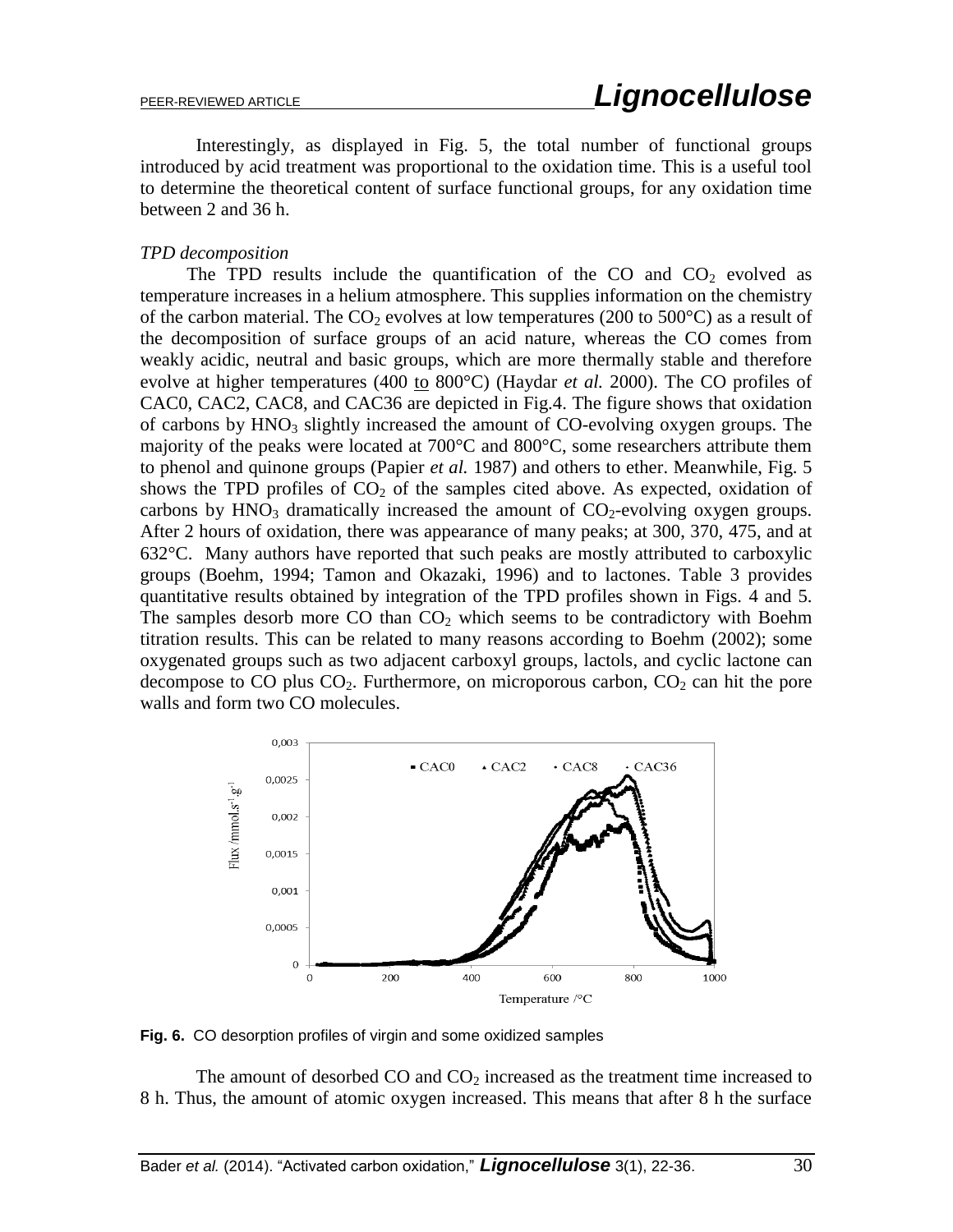of carbons was saturated and the oxidation did not strongly enhance the creation of new acidic groups. This observation is well confirmed by acid-base titration of Boehm, which demonstrated that the amount of carboxyl groups was almost constant; however the amount of lactone groups decreased and only phenols increased (comparing CAC8 to CAC36). Finally, the  $CO/CO<sub>2</sub>$  ratios considerably decreased since the first 2 hours of acid treatment. This can be explained by the formation of double oxygenated functional groups, such as carboxylic acids and lactones after this kind of treatment.



**Fig. 7.** CO<sub>2</sub> desorption profiles of virgin and oxidized CAC

| Sample           | $CO2$ (mmol.g <sup>-1</sup> ) | CO<br>$(mmol.g^{-1})$ | CO/CO <sub>2</sub><br>$(mmol.g^{-1})$ | $(mmol.g^{-1})$ |
|------------------|-------------------------------|-----------------------|---------------------------------------|-----------------|
| CAC <sub>0</sub> | 0.715                         | 3.148                 | 4.40                                  | 4.578           |
| CAC <sub>2</sub> | 2.457                         | 4.576                 | 1.86                                  | 9.489           |
| CAC <sub>8</sub> | 2.805                         | 5.070                 | 1.80                                  | 10.680          |
| CAC36            | 2.587                         | 4.580                 | 1.77                                  | 9.754           |

**Table 3.** Chemical Surface Groups (meq.g-1)

#### **Liquid Phase Adsorption**

*Uptake of Pb2+ from aqueous solution*

The amount of adsorbed  $Pb^{2+}$  by raw and modified carbons is listed in Table 4. Compared to other previous works (Kadirveln *et al.* 2008; Sekar *et al.* 2004; Tangjuank *et al.* 2009) the prepared carbon exhibited a considerable  $Pb^{2+}$  adsorption capacity (318mg/g). In fact, many researchers (El-Hendawy 2003; Tao and Xiaoquin 2008) show considerable Pb<sup>2+</sup> adsorption capacity of H<sub>3</sub>PO<sub>4</sub>-activated carbon. This observation is explained by the presence of phosphor-oxygen complex (POx), which renders the carbon surface slightly polar. Also, these surface oxygen-contained complexes hydrophilic water molecules may ion-exchange with  $Pb^{2+}$  (Tao and Xiaoquin 2008). Liquid-phase oxidation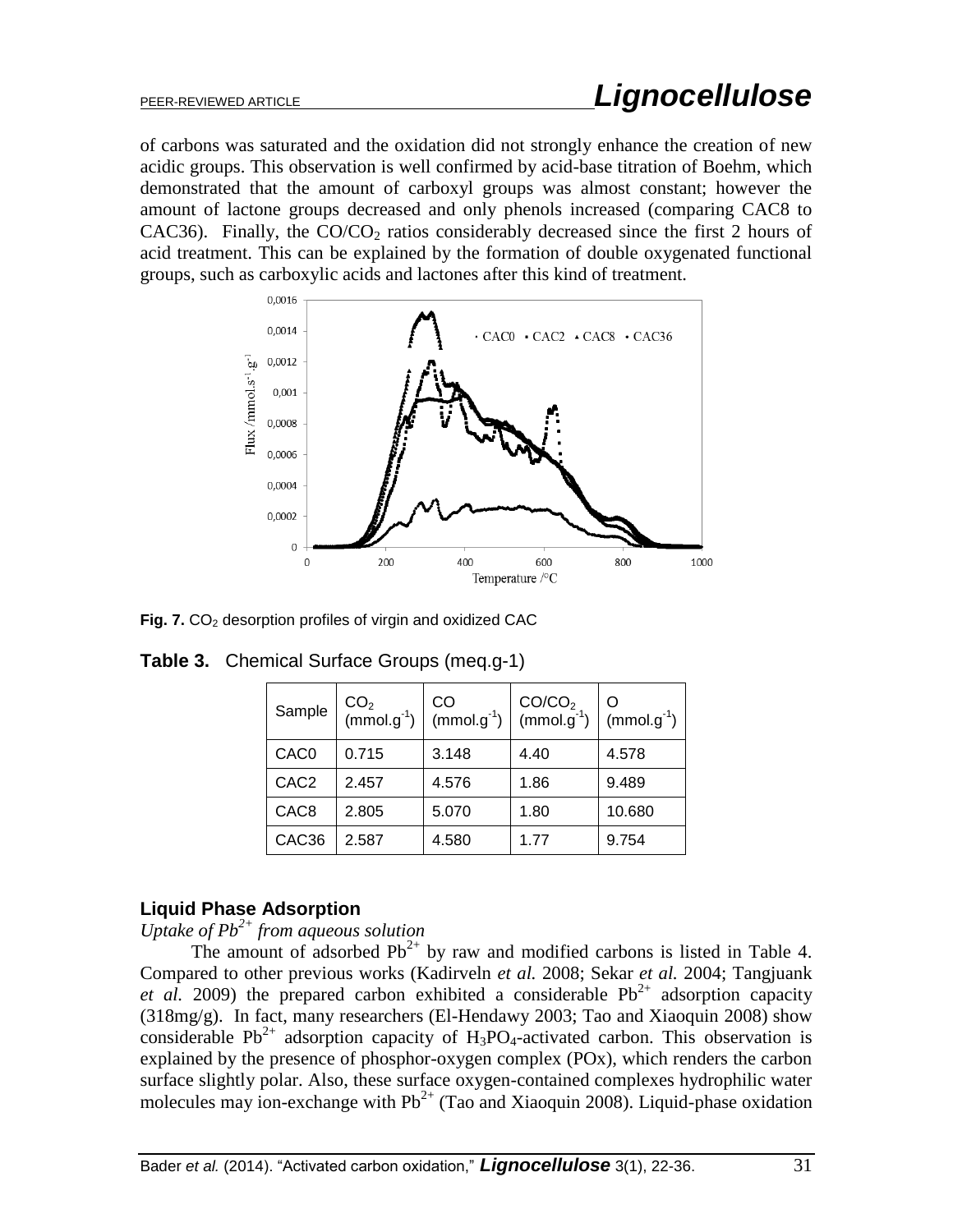with  $HNO<sub>3</sub>$  at different periods enhances the adsorption capacity of CAC0 (up to 330)  $mg/g$ ). The metal uptake by all activated carbon is improved relatively to that of the untreated carbon. In fact, the carboxylic groups on raw and oxidized carbon produce cation exchange properties (Boehm, 1994).

Since  $HNO<sub>3</sub>$ -treated carbons showed reduced surface areas, this emphasizes the role played by the surface-chemical nature of the adsorbents. For lead metal its surface complex formation reaction can be explained as follows (Tao and Xiaoquin 2008):

$$
-COOH + Pb^{2+} + H_2O \rightarrow COOPb^+ + H_3O^+ \tag{1}
$$

$$
C^* -OH + Pb^{2+} + H_2O \rightarrow C^* -OPb^+ + H_3O^+ \tag{2}
$$

$$
(-COOH)_2 + Pb^{2+} + 2H_2O \rightarrow (-COO)_2Pb + 2H_3O^+ \tag{3}
$$

$$
C^* -O-C^* + 2H_2O \to C_2OH_2^{2+} + 2OH
$$
 (4)

$$
2 (C_2OH_2)^{2+} + Pb^{2+} \rightarrow (C_2O)_2 Pb^{2+} + 4H^+ \tag{5}
$$

**Table 4.** Adsorbed Amount of Pb<sup>2+</sup> on Virgin and Modified Carbons at 30°C

| Samples           | Adsorption of $Pb^{2+}$ (mg.g <sup>-1</sup> ) |  |  |
|-------------------|-----------------------------------------------|--|--|
| CAC0              | 318                                           |  |  |
| CAC <sub>2</sub>  | 323                                           |  |  |
| CAC4              | 324                                           |  |  |
| CAC <sub>8</sub>  | 327                                           |  |  |
| CAC <sub>16</sub> | 328                                           |  |  |
| CAC <sub>36</sub> | 330                                           |  |  |

#### *Adsorption of 2-nitrophenol from the liquid phase*

 Adsorption isotherms of 2NP onto raw and modified activated carbon CAC8 are represented in Fig. 7. In general, the two isotherms have similar shape and can be characterized by a rapid increase in the amount adsorbed at low concentrations, and a decreasing slope for higher solute concentration. On the other hand, after the process of strong oxidation leading to a high growth of acidic group content, the sorption affinity of the sample CAC8 towards 2-nitrophenol significantly decreased. The surface oxygen complexes reduce the carbon hydrophobicity and the electron density in the carbon basal planes, thus diminishing the interactions between the aromatic solute and graphene layers. Moreover, the water molecules preferentially form the H-bonds with surface oxygen groups (Joesten and Shaad 1974). These effects result in reduction of the solute adsorption. The linearized Langmuir sorption model was applied to the experimental data. The values of regression parameters and the value of coefficient of determination  $R<sup>2</sup>$ , evaluated by least square method, are listed in Table 5.  $R<sup>2</sup>$  values (greater than 0.97) indicate that the isotherms of all the adsorbents can be well fitted by Langmuir model.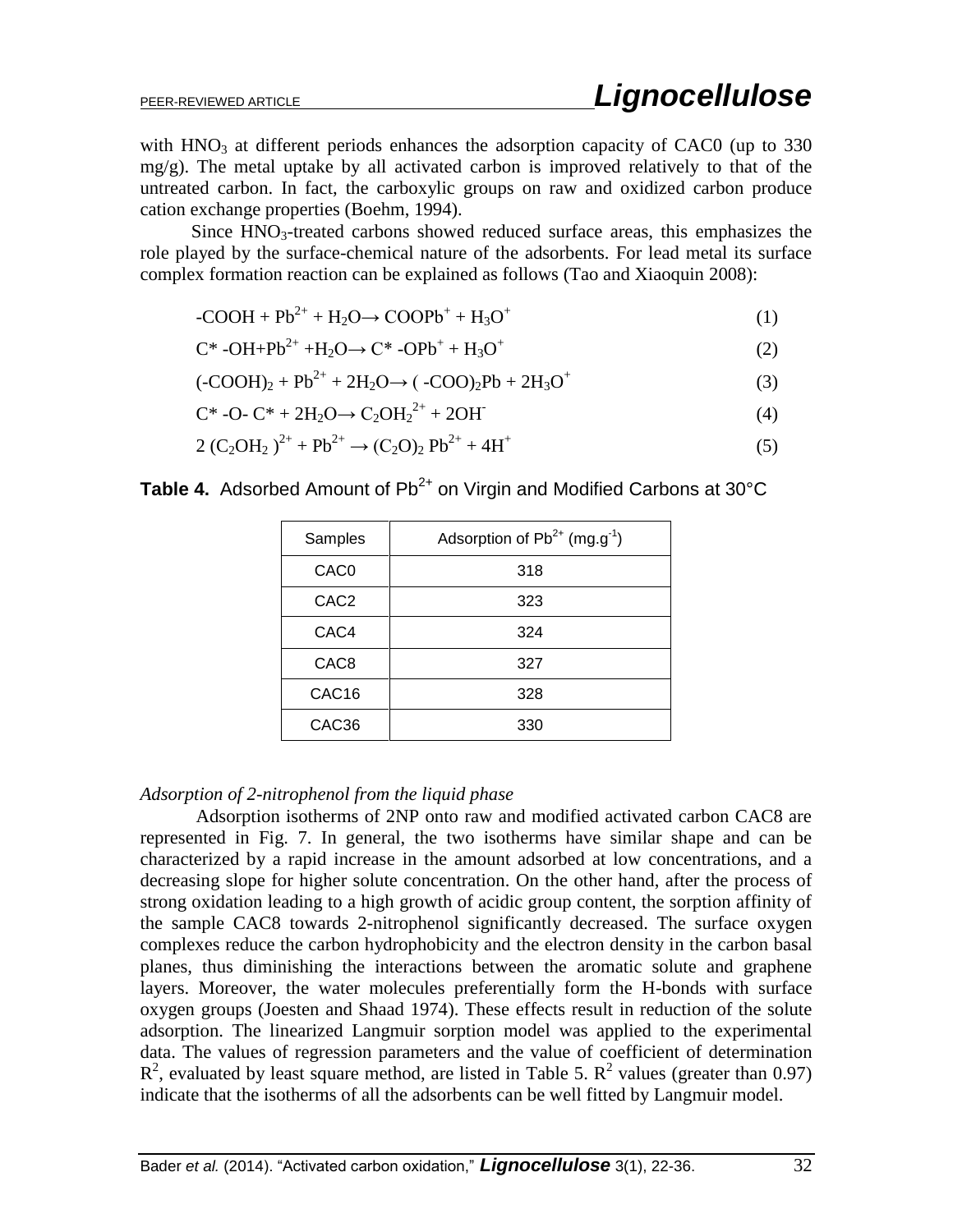

**Fig. 8.** Adsorption isotherms of 2-nitrophenol (T=30°C).

| <b>Table 5. Parameters of Langmuir Model for 2NP Adsorption on Virgin and</b> |  |  |  |
|-------------------------------------------------------------------------------|--|--|--|
| <b>Modified Carbon Samples</b>                                                |  |  |  |

| Sample           | $q_m$ (mg.g <sup>-1</sup> ) | $K_L$ (L.g <sup>-1</sup> ) | $R^2$ |
|------------------|-----------------------------|----------------------------|-------|
| CAC <sub>0</sub> | 312                         | 0.018                      | 0.992 |
| CAC <sub>8</sub> | 147                         | 0.015                      | 0.978 |

### **CONCLUSIONS**

- 1.  $H_3PO_4$  activation of olive stones leads to highly microporous carbon, with a microporous framework.
- 2. Nitric acid oxidation of carbon leads to the introduction of considerable amount of oxygenated surface groups, especially lactones, from the first two hours of oxidation.
- 3. During the treatment time, the total amount of reactive sites (acid and basic groups) remains linear. This demonstrates the importance of time on controlling nitric acid oxidation.
- 4. The framework of the treated carbons is not altered considerably even after extended treatment. Narrow porosity is the most affected parameter and it shows proportionality toward oxidation time.
- 5. The raw carbon shows an excellent potential in adsorbing  $Pb^{2+}$ . Oxidation enhances this capacity, as a result of improving its cation exchange properties.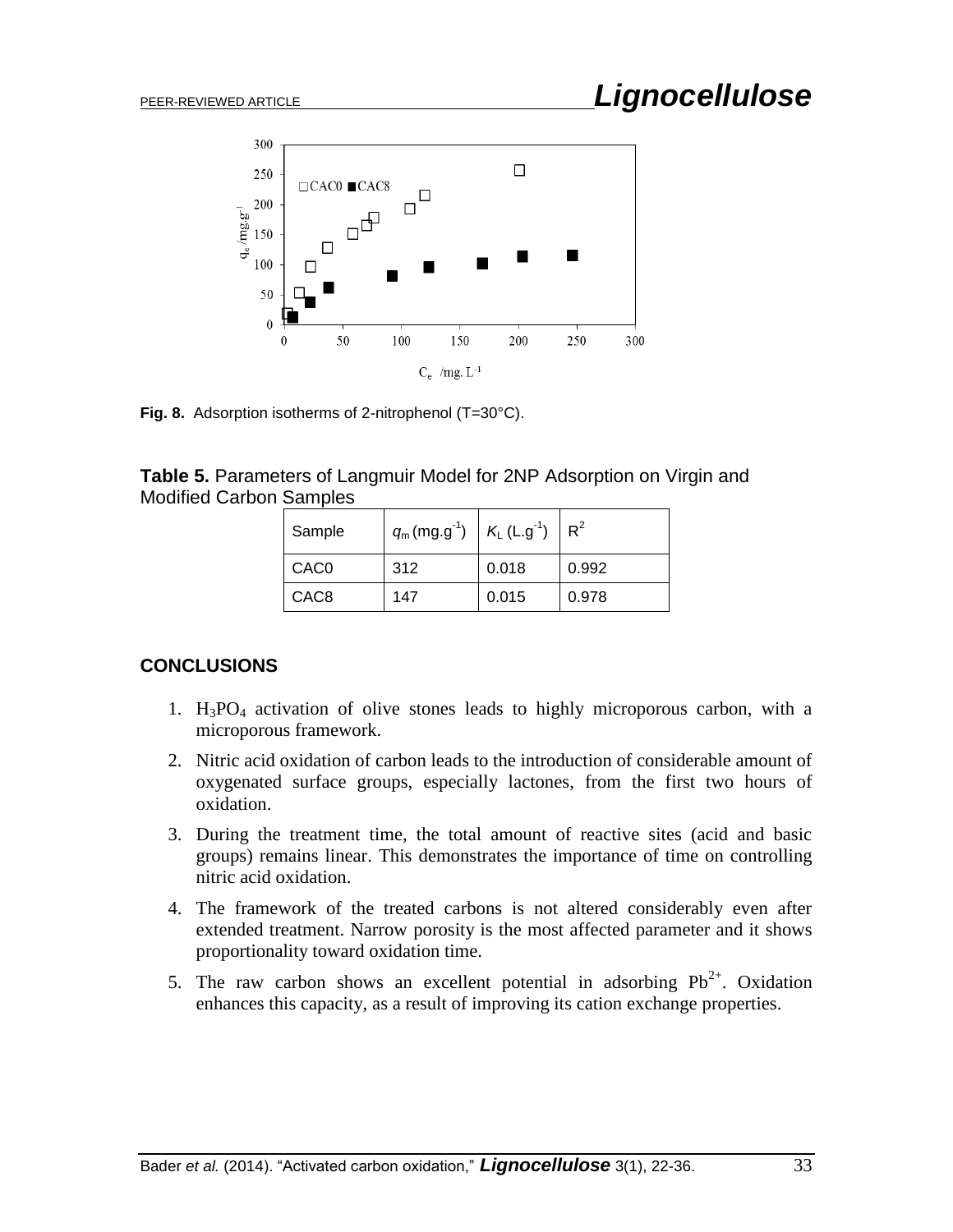#### **ACKNOWLEDGMENTS**

The authors extend their gratitude to Professor Dr F. Rodriguez-Reinoso from Laboratorio de Materiales Avanzados, Universidad de Alicante, Spain, for TPD, SEM.

#### **REFERENCES CITED**

- Aksoylu, A. E., Madalena, M., Freitas, A., Pereira, M. F. R., and Figueiredo, J. L. (2001). "The effects of different activated carbon supports and support modifications on the properties of Pt/AC catalysts," *Carbon* 39(2), 175-185.
- Ania, C. O., Cabal, B., Pevida, C., Arenillas, A., Parra, J. B., Rubiera, F., and Pis, J. J. (2007). "Removal of naphthalene from aqueous solution on chemically modified activated carbons," *Water Research* 41(2), 333-340.
- Baily, S. E., Olin, T. J., Brika, R. M., and Adrian, D. D. (1999). "A review of potentially low-cost sorbents for heavy metals," *Water Research* 33(11), 2469-2479.
- Boehm, H. P. (1994). "Some aspects of the surface chemistry of carbon blacks and other carbons," *Carbon* 32(5), 759-769.
- Boehm, H. P. (2002). "Surface oxides on carbon and their analysis: A critical assessment," *Carbon* 40(2), 145-149.
- Brunauer, S. (1943). *The Adsorption of Gases and Vapours*, First Ed, Oxford University Press, London.
- Canizares, P., Carmona, M., Delgado, O., and Rodigo, M. A. (2006). "Adsorption equilibrium of phenol onto chemically modified activated carbon F400," *J. Hazardous Material* 131(1-3), 243-248.
- Domingo-Garcia, M., Lopez Garzon, F. J., and Pérez-Mendoza, M. J. (2002). "On the characterization of chemical surface groups of carbon materials," *J. Colloids and Interface Science* 248(1), 116-122.
- Donnet, J. B, and Bansal, R. C. (1990). *Carbon Fibers*, Third Ed., Marcel Dekker, New York.
- El-Hendawy, A. N. A. (2003). "Influence of  $HNO<sub>3</sub>$  oxidation on the structure and adsorptive properties of corncob-based activated carbon," *Carbon* 41(4), 713-722.
- Garido, J., Linares-Solano, A., Martin-Martinez, J. M., Molina-Sabio, M., and Rodriguez-Reinoso, F. (1987). "Use of  $N_2$  *vs.*  $CO_2$  in the characterization of activated carbons," *Langmuir* 3(1), 76-81.
- Gregg, S. J., and Wsing, K. S. (1982). *Adsorption Surface Area and Porosity*, Second Ed., Academic Press, London.
- Haydar, S., Ferro-Garcia, M. A., Rivera-Ultrilla, J., and Joly, J. P. (2003). "Adsorption of p-nitrophenol on an activated carbon with different oxidations," *Carbon* 41(3), 387-395.
- Haydar, S., Moreno-Castilla, C., Ferro-Garcia, C., Carrasco-Marin, M. A., Rivera-Utrilla, J., Perrard, A., and Joly, J. P. (2000). "Regularities in the temperature programmed desorption spectra of  $CO<sub>2</sub>$  and CO from activated carbons," *Carbon* 38(9), 1297-1308.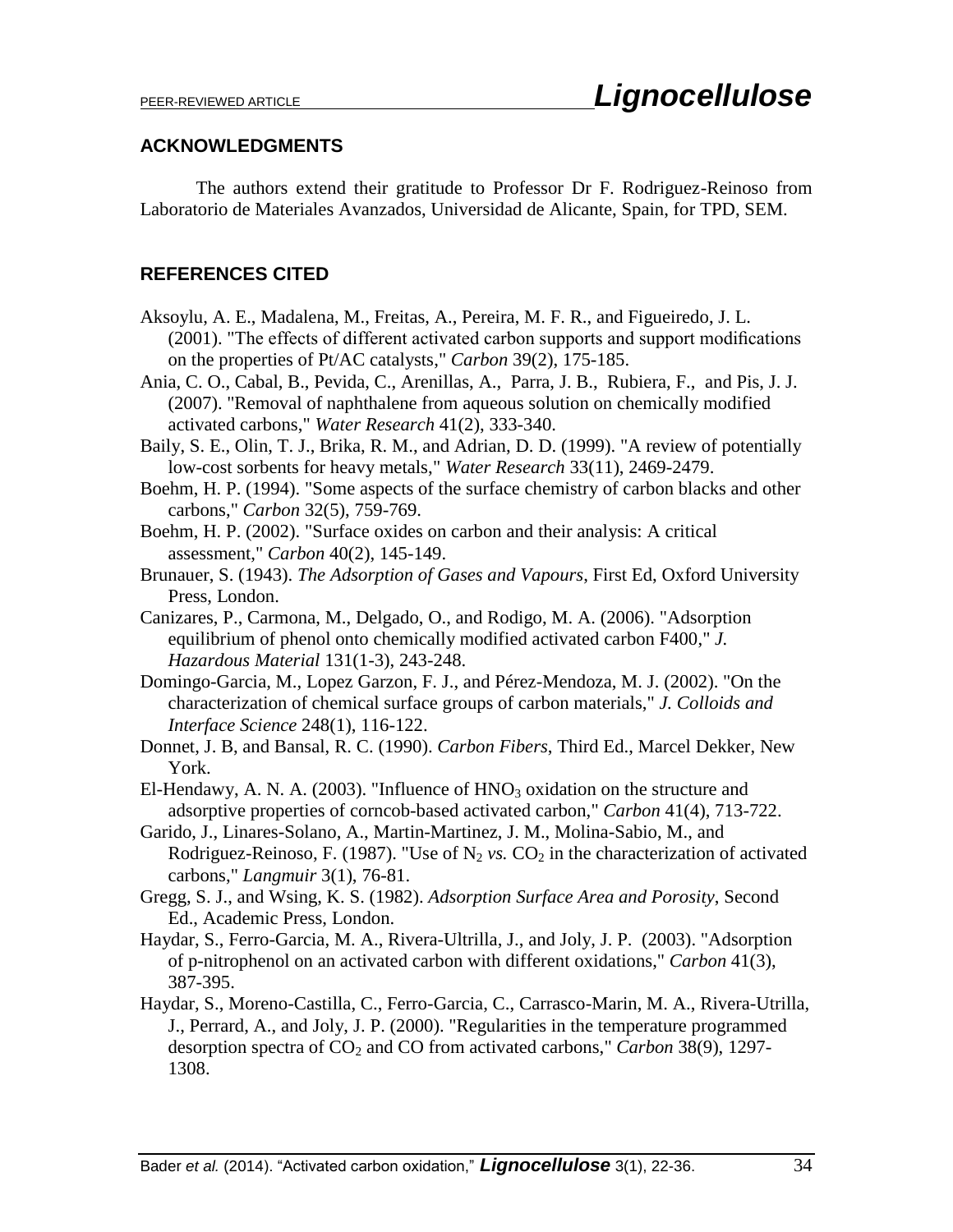Huang, G., Shi, J. X., and Langrish, T. A. G. (2009). "Removal of Cr(VI) from aqueous solution using activated carbon modified with nitric acid," *J. Chemical. Engineering* 152(2-3), 434-439.

Joesten, M. D., and Schaad, L. J. (1974). *Hydrogen Bonding*, Marcel Dekker, New York.

- Kadirvelu, K., Goe, J., and Rajagopal, l. (2008). "Sorption of lead, mercury and cadmium ions in multi-component system using carbon aerogel as adsorbent," *J. Hazardous Material* 153(1-2), 502-507.
- Khelifi, A., Almazán-Almazán, M. C., Pérez-Mendoza, M., Domingo-García, M., López-Domingo, F. J., Temdrara, L., López-Garzón, F. J., and Addoun, A. (2010). "Influence of nitric acid concentration on the characteristics of active carbons obtained from a mineral coal," *Fuel and Processing Technology* 91(10), 1338-1344.
- Laszlo, K., Bota, A., and Nagy, L. G. (2000). "Comparative adsorption study on carbons from polymer precursors,"*Carbon* 38(14), 1965-1976.
- Li, Y. H., Lee, C. W., and Gullet, B.K. (2002). "The effect of activated carbon surface moisture on low temperature mercury adsorption," *Carbon* 40(1), 65-72.
- Lopez-Gonzales, J. D., Martinez-Vilchez, F., and Rodriguez-Reinoso, F. (1980). "Preparation and characterization of active carbons from olive stones," *Carbon* 18(6), 413-418.
- Mikhalev, Y., and Oye, H. A. (1996). "Adsorption of metallic sodium in carbon cathode materials," *Carbon* 34(1), 37-41.
- Moreno-Castilla, C., Carrasco-Marin, F., Maldonado-Hodar, F. J., and Rivera-Ultrilla, J. (1998). "Effects of non-oxidant and oxidant acid treatments on the surface properties an activated carbon with low ash content," *Carbon* 36(1-2), 145-151.
- Mourao, P. A. M., Laginhas, C., Custodio, F., Nabais, J. M. V., Carrott, P. J. M., and Ribeiro Carrott, M. M. L. (2011). "Influence of oxidation process on the adsorption capacity of activated carbons from lignocellulosic precursors," *Fuel and Processing Technology* 92(2), 241-246.
- Otake, Y., and Jenkins, R. G. (1993). "Characterization of oxygen-containing surface complexes created on a microporous carbon by air and nitric acid treatment," *Carbon* 31(1), 109-121.
- Papier, E., Li, S., and Donnet, J. (1987). "Contribution to the study of basic surface groups on carbons," *Carbon* 25(2), 243-247.
- Pereira, L., Pereira, R., Pereira, M. F. R., Van der Zee, F. P., Cervantes, F. J., and Alves, M. M. (2010). "Thermal modification of activated carbon surface chemistry improves its capacity as redox mediator for azo dye reduction," *J. Hazardous Material* 183(1- 3), 931-939.
- Rios, R. V. R. A., Martinez-Escandell, M., Molina-Sabio, M., and Rodriguez-Reinoso, F. (2006). "Carbon foam prepared by pyrolysis of olive stones under steam," *Carbon* 44(8), 1448-1454.
- Rodriguez-Reinoso, F. (1998). "The role of carbon materials in heterogeneous catalysis," *Carbon* 36(3), 159-171.
- Santiago, M., Stuber, F., Fortuny, A., Fabregat, A., and Font, J. (2005). "Modified activated carbons for catalytic wet air oxidation of phenol," *Carbon* 43(10), 2134- 2145.